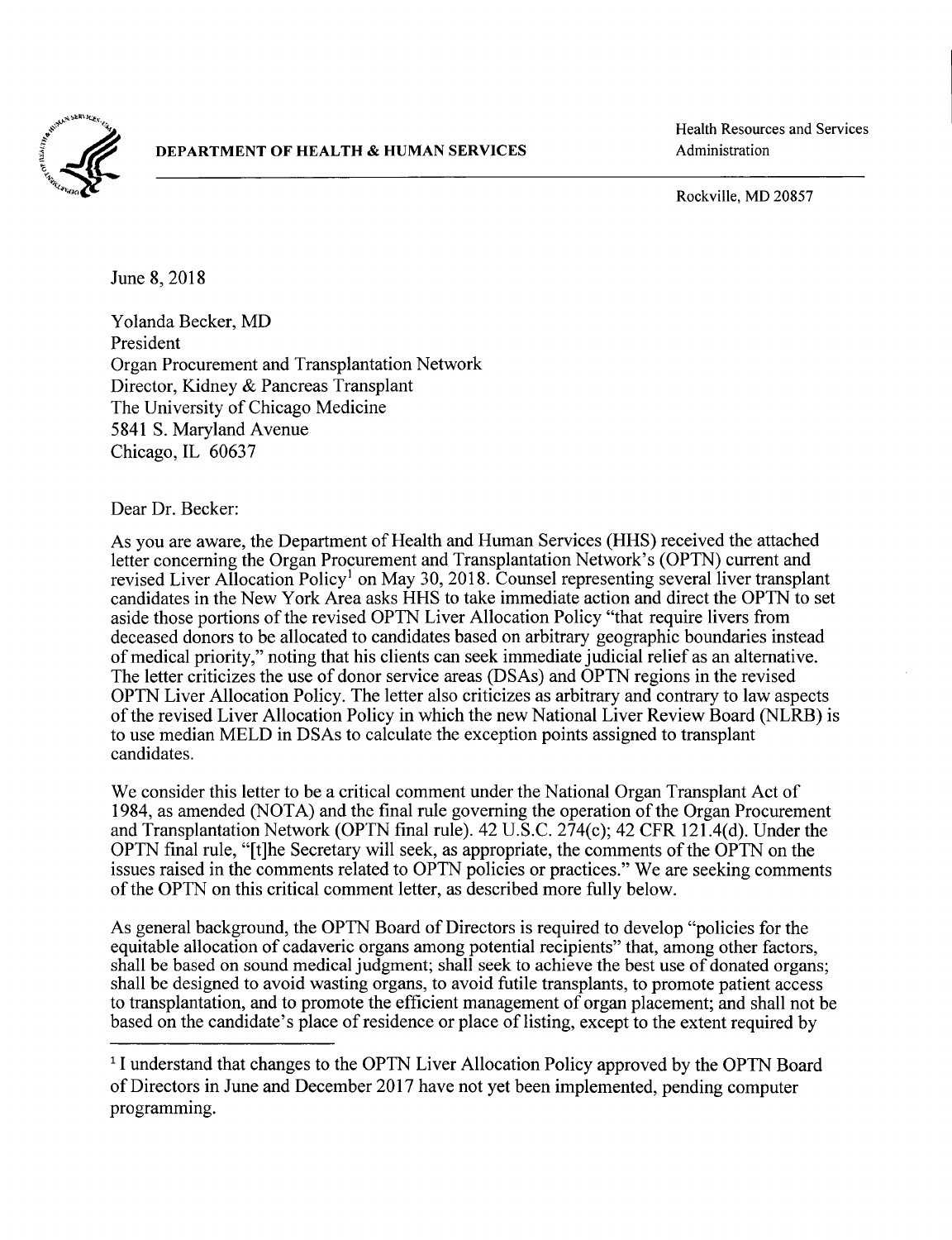paragraphs (a)(1)–(5) of this section. 42 CFR 121.8(a)(1), (2), (5), and (8). In addition, "[a]llocation policies shall be designed to achieve equitable allocation of organs among patients consistent with paragraph (a) of this section" through several articulated performance goals, including "[d]istributing organs over as broad a geographic area as feasible under paragraphs (a)(1)–(5) of this section, and in order of decreasing medical urgency." 42 CFR 121.8(b)(3).

HHS relies on the expertise of the OPTN and its members, which includes stakeholders that are part of the transplant community and other interested members of the public, to consider and balance these factors as organ allocation policies are developed and revised.

The OPTN has identified the use of geography in OPTN organ allocation policies as an area of concern with respect to compliance with the OPTN final rule.

In November, 2012, the OPTN Board adopted the following resolution regarding geography in organ allocation:

The existing geographic disparity in access to allocation of organs for transplants is unacceptably high. The Board directs the organ-specific committees to define the measurement of fairness and any constraints for each organ system by June 30, 2013. The measurement of fairness may vary by organ type but must consider fairness based upon criteria that best represent patient outcome. The Board requests that optimized systems utilizing overlapping versus non-overlapping geographic boundaries be compared, including using or disregarding current DSA boundaries in allocation.

In 2017, a federal court required that an emergency review be conducted of the OPTN Lung Allocation Policy and its use of DSAs, in connection with litigation filed on behalf of a transplant candidate in New York. In response to the court's directive and to a critical comment filed with the Secretary, HRSA directed the OPTN to conduct an emergency review that included consideration of the use of DSAs in the Lung Allocation Policy and their conformance with the OPTN final rule. The HRSA directive for such a review did not require a specific policy outcome. At the conclusion of such emergency review, the OPTN Executive Committee, acting on behalf of the OPTN Board of Directors, concluded that "a policy that does not depend on DSA as the primary unit of allocation of lungs is more consistent with the OPTN Final Rule than a policy that shares first only within the DSA." *OPTN Executive Committee Report,* pages 2-3 (available at https://optn.transplant.hrsa.gov/media/2398/optn letter to hrsa 20171124.pdf). The OPTN Executive Committee further noted while "some geographic constraints are appropriately considered in lung allocation policy consistent with the [OPTN final rule],  $\dots$ [u]pon review of available data and literature, and after consultation with the OPTN/UNOS Thoracic Organ Transplantation Committee (Thoracic Committee), the OPTN Executive Committee determined that the current lung allocation policy contains an over-reliance on DSA as a unit of allocation." Id. The OPTN Executive Committee then approved interim changes to the Lung Allocation Policy by unanimous vote.

The OPTN has also recently created an Ad Hoc Geography Committee to review the use of geography in allocation policies, which I commend.

To assist HHS in its consideration of the critical comment received on May 30, I am seeking the views of the OPTN on the issues raised. Please provide the OPTN's views on whether the following aspects of the revised OPTN Allocation Policy are consistent with the requirements of NOTA and the OPTN final rule, including 42 CFR 121.8(a)(8): (1) using DSAs as units of